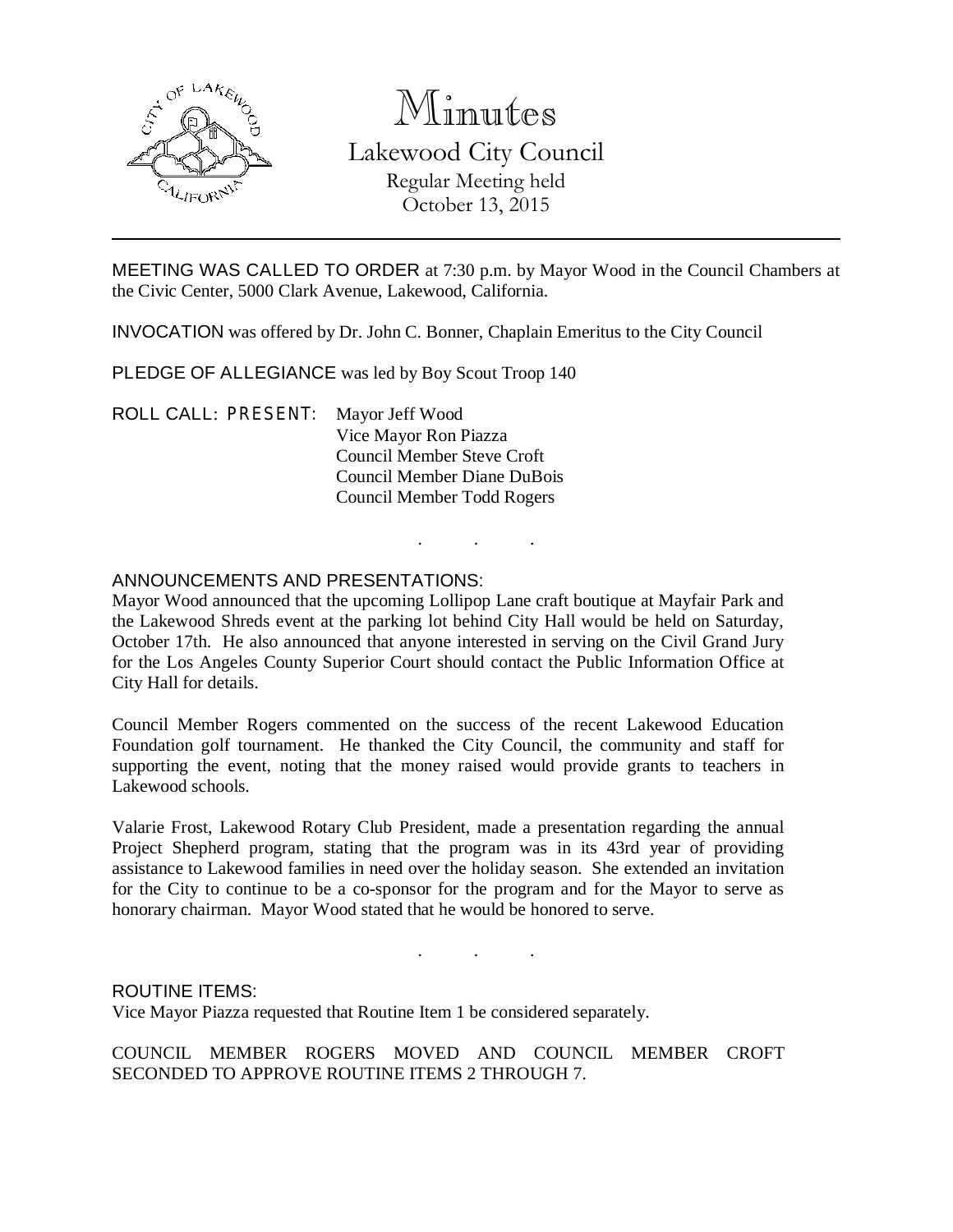City Council Minutes October 13, 2015 Page 2

ROUTINE ITEMS: - Continued

- RI-2 Approval of Personnel Transactions
- RI-3 Approval of Registers of Demands
- RI-4 Approval of Street Closure for October 31st Block Party
- RI-5 RESOLUTION NO. 2015-61; A RESOLUTION OF THE CITY COUNCIL OF THE CITY OF LAKEWOOD ESTABLISHING DISABLED PERSON DESIGNATED PARKING ON THE WEST SIDE OF COLDBROOK AVENUE WITHIN THE CITY OF LAKEWOOD

RESOLUTION NO. 2015-62; A RESOLUTION OF THE CITY COUNCIL OF THE CITY OF LAKEWOOD RESCINDING RESOLUTIONS ESTABLISHING PHYSICALLY HANDICAPPED PERSONS DESIGNATED PARKING SPACES WITHIN THE CITY OF LAKEWOOD

- RI-6 Approval of Agreement with Disability Access Consultants (DAC) for Services and Software
- RI-7 RESOLUTION NO. 2015-63; A RESOLUTION OF THE CITY COUNCIL OF THE CITY OF LAKEWOOD AUTHORIZING THE CITY TO PARTICIPATE IN THE "GATEWAY CITIES ENERGY LEADER PARTNERSHIP," AN ENERGY EFFICIENCY PROGRAM AMONG SOUTHERN CALIFORNIA CITIES AND SOUTHERN CALIFORNIA EDISON

UPON ROLL CALL VOTE, THE MOTION WAS APPROVED:

AYES: COUNCIL MEMBERS: DuBois, Rogers, Piazza, Croft and Wood NAYS: COUNCIL MEMBERS: None

RI-1 Approval of Minutes of the Meeting held September 22, 2015

COUNCIL MEMBER ROGERS MOVED AND COUNCIL MEMBER DUBOIS SECONDED TO APPROVE ROUTINE ITEM 1. UPON ROLL CALL VOTE, THE MOTION WAS APPROVED:

|                                         | AYES: COUNCIL MEMBERS: DuBois, Rogers, Croft and Wood |
|-----------------------------------------|-------------------------------------------------------|
| NAYS: COUNCIL MEMBERS: None             |                                                       |
| <b>ABSTAIN: COUNCIL MEMBERS: Piazza</b> |                                                       |

. . .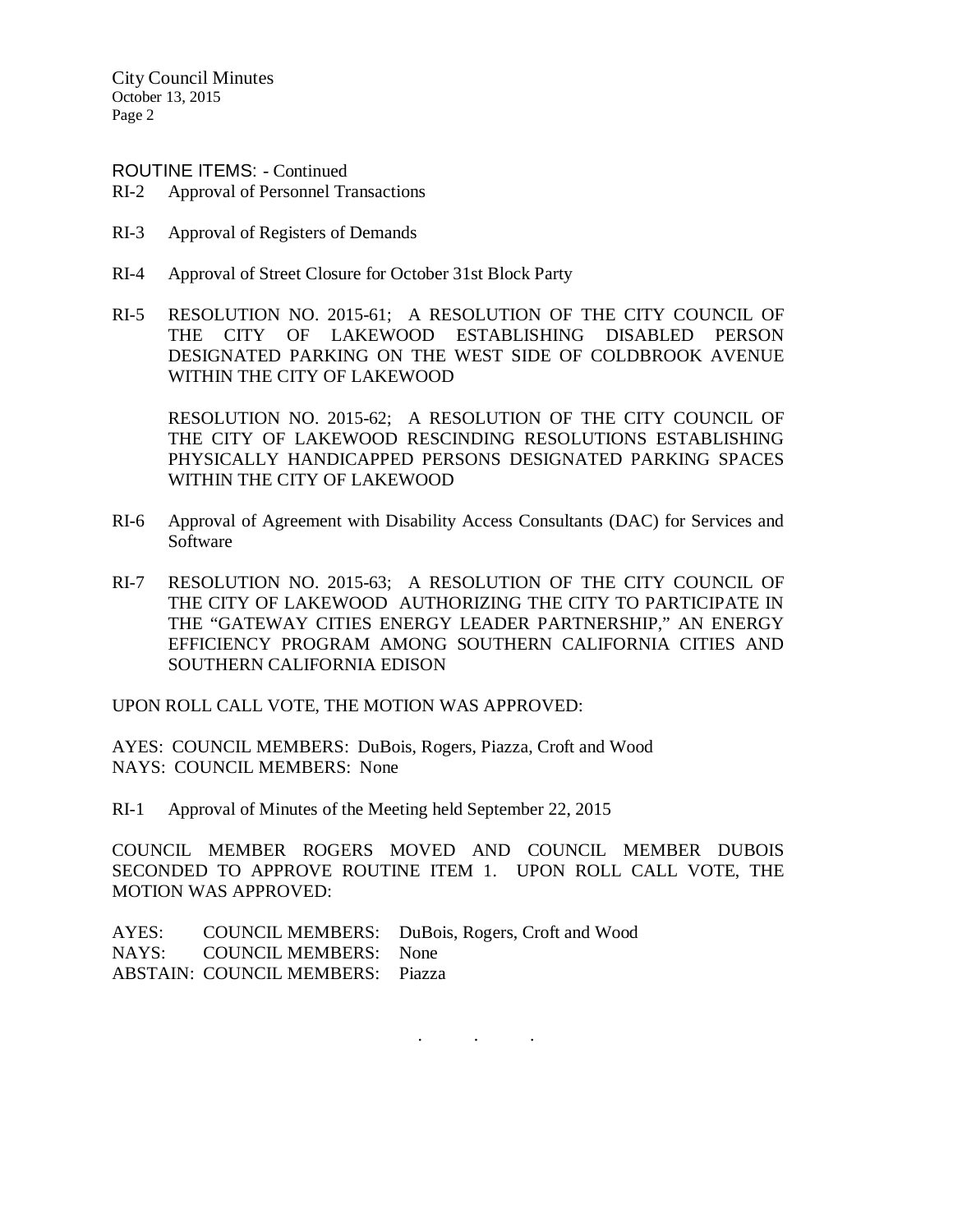# 1.1 • INTRODUCTION OF ORDINANCE NO. 2015-8; AMENDING MUNICIPAL CODE PERTAINING TO AMENDMENT PROCEDURES

Sonia Southwell, Director of Community Development, made a presentation based on the memo in the agenda and stated that the proposed ordinance would remove some unnecessary procedures in the Municipal Code while remaining in conformance with State law requirements and would streamline the ordinance preparation procedure.

Mayor Wood opened the public hearing at 7:44 p.m. and called for anyone in the audience wishing to address the City Council on this matter. There was no response.

ORDINANCE NO. 2015-8; AN ORDINANCE OF THE CITY COUNCIL OF THE CITY OF LAKEWOOD REPEALING PART 11 OF CHAPTER 3 OF ARTICLE IX OF THE LAKEWOOD MUNICIPAL CODE REGARDING ADDITIONAL AMENDMENT PROCEDURES FOR ZONING RELATED APPLICATIONS was read by title by the City Clerk.

COUNCIL MEMBER ROGERS MOVED AND VICE MAYOR PIAZZA SECONDED TO WAIVE FURTHER READING AND INTRODUCE ORDINANCE NO. 2015-8. UPON ROLL CALL VOTE, THE MOTION WAS APPROVED:

AYES: COUNCIL MEMBERS: DuBois, Rogers, Piazza, Croft and Wood NAYS: COUNCIL MEMBERS: None

### 1.2 • PURCHASE OF PLAY EQUIPMENT AND SURFACING FOR DEL VALLE PARK

. . .

Based on the report in the agenda, Administrative Services Director Diane Perkin stated that the design concept for the Del Valle Park Veteran's Memorial Plaza required the removal of the playground equipment, which had reached its end of life and advised that as a member of the National Joint Powers Alliance, Lakewood could purchase new play equipment and surfacing through an existing purchasing cooperative contract.

Recreation and Community Services Director Lisa Litzinger displayed slides and made a presentation on the proposed playground improvements. She reported that the new equipment would be ADA accessible and reviewed the concept for the new playground, which continued the airplane theme and consisted of custom pieces including a new airplane, spring riders, swings and control tower with climbing structure and zipline features.

Council Member Rogers commended staff for their innovation and imagination noting that as Chairman of the Park Development Committee, it had been their intent that the design of the playground complement the Memorial Plaza.

Ms. Litzinger responded to Vice Mayor Piazza's inquiry by stating that completion of the playground had been anticipated for late Spring, which would allow for the construction of the custom pieces and potential weather delays.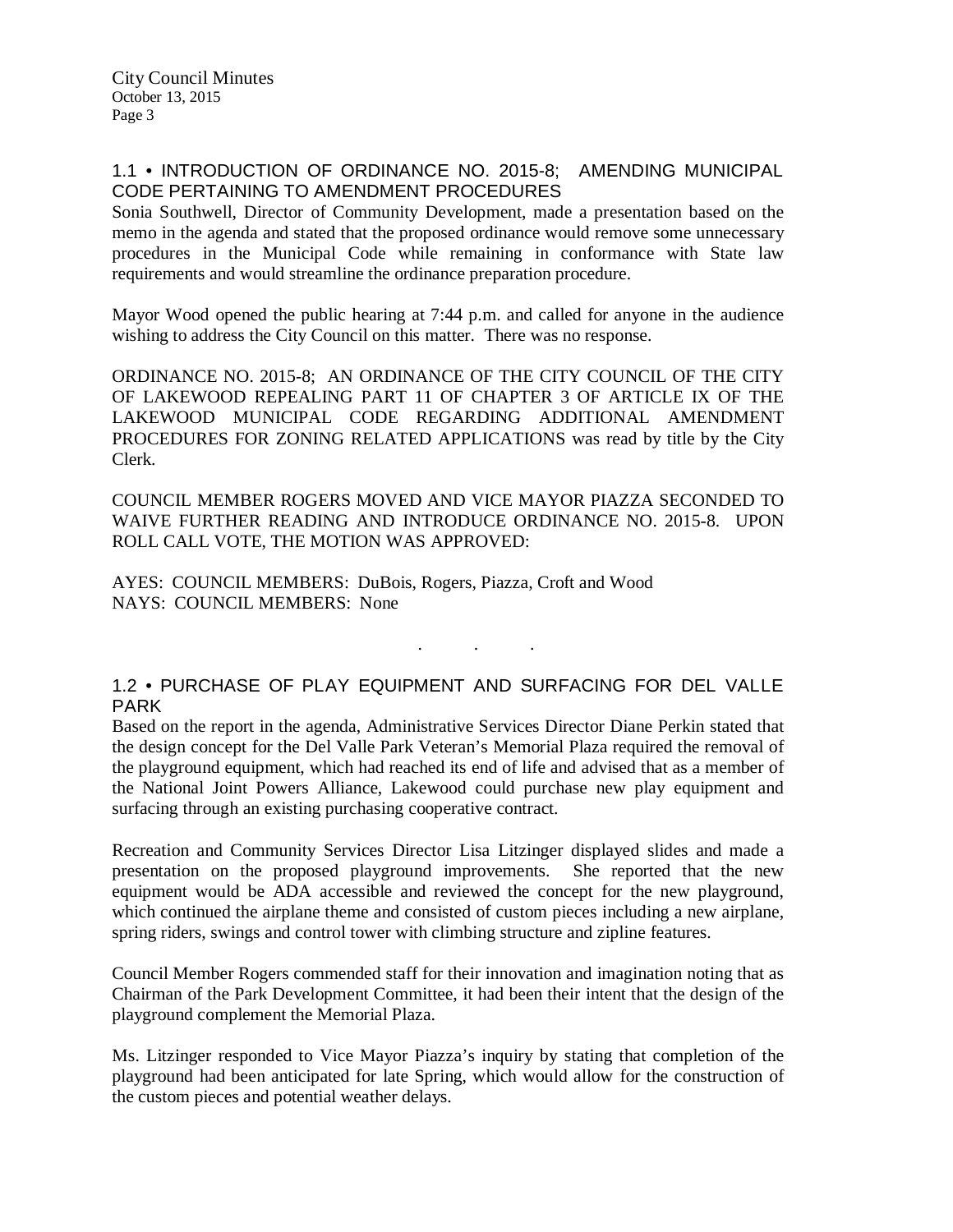City Council Minutes October 13, 2015 Page 4

#### 1.2 • PURCHASE OF PLAY EQUIPMENT AND SURFACING FOR DEL VALLE PARK - Continued

Ms. Perkin concluded the presentation by stating that staff recommended that the City Council approve the purchase and installation of play equipment and surfacing at Del Valle Park at the contract price of \$399,301 from Little Tikes Commercial/Playpower and approve the completion of a playground safety audit and the purchase of playground sand, a playground entry sign, and site furnishings for the new play space for an estimated total cost of \$26,100.

Mayor Wood opened the public hearing at 7:55 p.m. and called for anyone in the audience wishing to address the City Council on this matter. There was no response.

COUNCIL MEMBER CROFT MOVED AND COUNCIL MEMBER DUBOIS SECONDED TO APPROVE STAFF'S RECOMMENDATIONS. UPON ROLL CALL VOTE, THE MOTION WAS APPROVED:

. . .

AYES: COUNCIL MEMBERS: DuBois, Rogers, Piazza, Croft and Wood NAYS: COUNCIL MEMBERS: None

2.1 • RESOLUTION NO. 2015-64; INTENTION TO VACATE PORTION OF ALLEY NORTH OF 207TH STREET BETWEEN ARLINE AVENUE AND SEINE AVENUE Public Works Director Lisa Rapp made a presentation based on the memo in the agenda and reported that the owner of the property at 11864 206th Street had requested that the alley adjacent to their property be vacated. She advised that if the City should find that the alley was not needed for the general public to travel upon, or for the City to operate and maintain it, or for utilities to place their facilities within it no longer exists, the alley may be vacated. It was the recommendation of staff that the City Council adopt the proposed resolution to declare its intent to vacate the alley and set a public hearing on the matter for November 17, 2015.

Vice Mayor Piazza determined from Ms. Rapp that should the portion requested by the owner were vacated, the remaining portion would continue to be used as a public alley.

RESOLUTION NO. 2015-64; A RESOLUTION OF THE CITY COUNCIL OF THE CITY OF LAKEWOOD DECLARING ITS INTENTION TO VACATE A 20 FOOT BY 40 FOOT SECTION OF THE PUBLIC ALLEY NORTH OF 207TH STREET, BETWEEN ARLINE AVENUE AND SEINE AVENUE AND SETTING A PUBLIC HEARING ON THE PROPOSED VACATION

COUNCIL MEMBER ROGERS MOVED AND COUNCIL MEMBER CROFT SECONDED TO ADOPT RESOLUTION NO. 2015-64. UPON ROLL CALL VOTE, THE MOTION WAS APPROVED:

AYES: COUNCIL MEMBERS: DuBois, Rogers, Piazza, Croft and Wood NAYS: COUNCIL MEMBERS: None